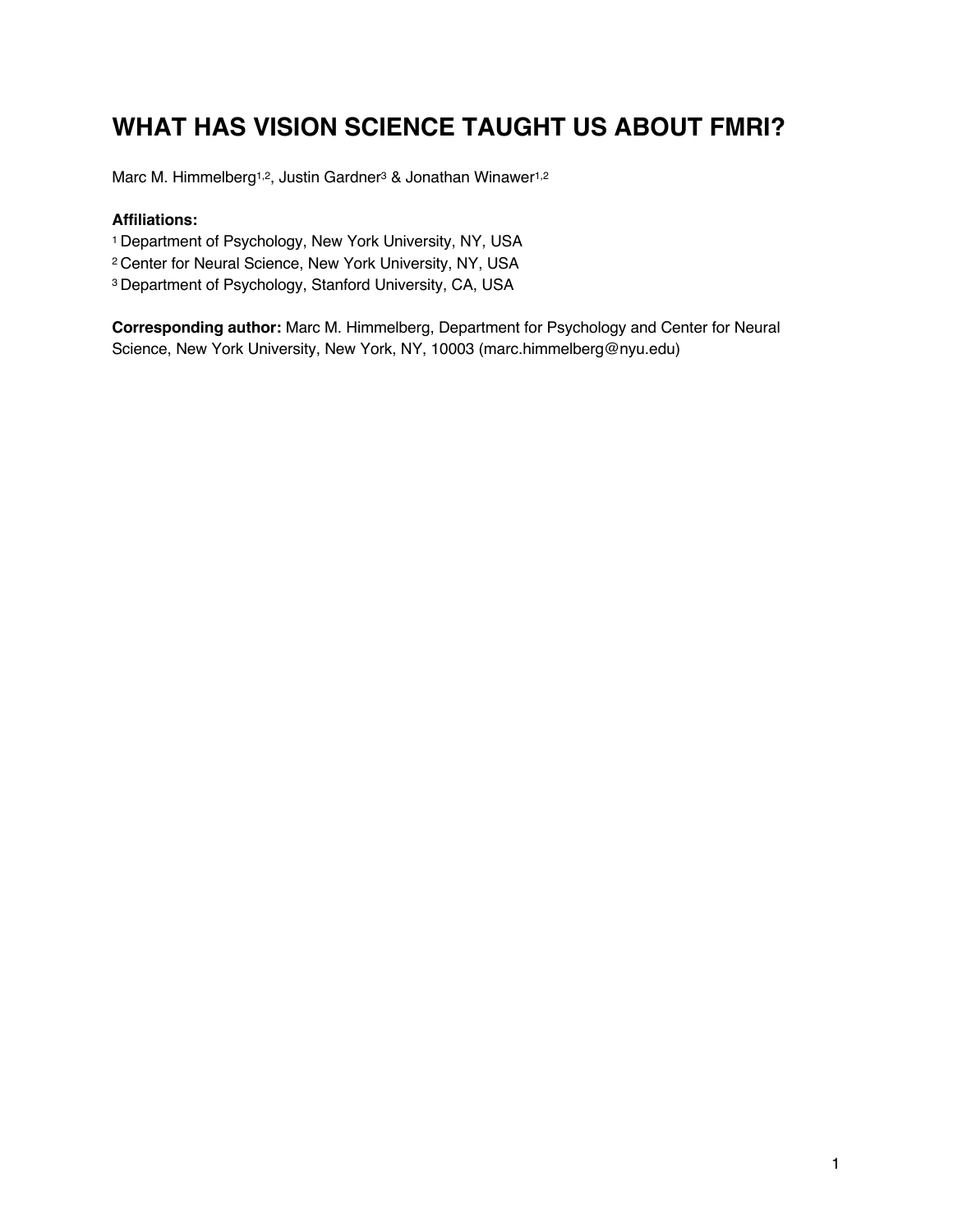The field of vision science, like other domains of cognitive neuroscience, has widely adopted functional MRI as one of its core tools. This has led some researchers to ask how much, if anything, have we learnt about the human visual system from fMRI. A recent symposium at the annual meeting of the Vision Sciences Society was dedicated to this question (Puce et al., 2021). Here, we draw attention to the fact that many vision scientists have used fMRI to answer the opposite question:

## *What has our existing knowledge of the visual system taught us about functional MRI?*

fMRI's potential as a tool for advancing our understanding of brain function depends, in part, on the properties of the tool and the signal it measures. We observe that vision science has been especially fruitful in characterising the fMRI measurement, helping to address many basic questions, such as:

- 1. What biophysical properties are measured by fMRI?
- 2. What types of neural signals are measured by fMRI?
- 3. Does the fMRI signal obey temporal linearity?
- 4. Does a negative response in blood-oxygen-level-dependent (BOLD) signal arise from a reduction in neural activity?
- 5. Does the fMRI signal reflect the activity of large veins or small veins, and can these be distinguished?
- 6. What is the smallest spatial scale of neural activity that can be resolved by fMRI?
- 7. What are appropriate large-scale parcellations of cortex, as measured by fMRI?
- 8. Can we link fMRI measures to neural tuning properties? Or is it too coarse-scale a measure?
- 9. Can we link fMRI to the information content represented in brain areas?
- 10. Are computational fMRI methods reproducible?

In the long run, scientists and clinicians are more interested in understanding brain function than the tools used to measure it. But the former depends on the latter. Here, we focus on how the systematic nature of vision science has been used to address the questions above.

# **WHAT BIOPHYSICAL PROPERTIES ARE MEASURED BY FMRI?**

Early fMRI studies deduced that neural activity was linked to oxygen consumption (Belliveau et al., 1991; Ogawa, Lee, Kay, et al., 1990; Ogawa, Lee, Nayak, et al., 1990). However, it was unknown whether neural activity causes the BOLD signal to increase (due to increased supply of oxygenated blood) or decrease (due to increased consumption of oxygen). Ogawa and colleagues (1992) found that visual stimulation increased the water proton signal (which is influenced by the nearby substrate) in primary visual cortex (V1), and this change could be followed in time. Shortening the TE reduced the fMRI signal, indicating that signal changes are caused by a change in  $T_2^*$  relaxation. This was the first human study to show that a stimulus drives an intrinsic contrast agent (changes in the concentration of deoxyhemoglobin in cerebral blood) and that this is what fMRI measures. This study used visual stimulation because the researchers knew where in the cortex to look for responses and because they knew what stimulus to use to produce strong neural activity that could be easily controlled. It would have made little sense to attempt to make discoveries about the neural basis of perception while simultaneously trying to learn how fMRI works.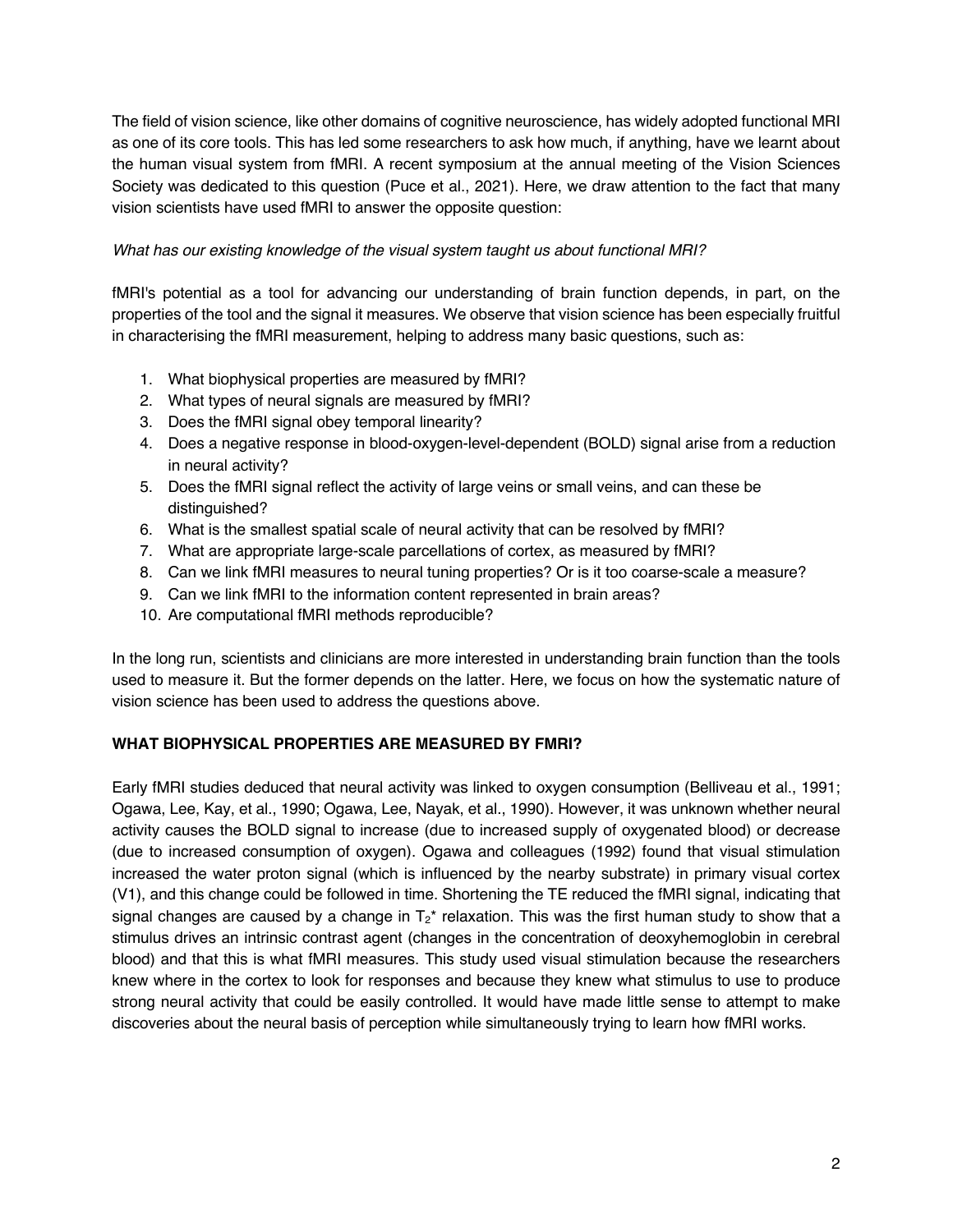### **WHAT TYPES OF NEURAL SIGNALS ARE MEASURED BY FMRI?**

A major question in the history of fMRI is: what aspects of neural activity give rise to the BOLD signal? It is likely that many facets of neural activity influence the BOLD signal and there is not a single, simple answer to this question (and we do not attempt to answer this question here). However, vision science found a useful way to reframe and address this question, by using known properties of the visual system in specific brain areas and well-oiled stimulus regimes.

For example, Rees and colleagues (2000) used visual map hMT+ to explore the neural basis of the fMRI signal. The signal in hMT+ increased linearly with stimulus motion coherence, as did prior measurements of average single neuron firing rates in monkey MT, linking these two signals together. This found support in a follow-up from Heeger and colleagues (2000) who compared the fMRI signal in human V1 with electrophysiological recordings of neural firing from monkey V1. Both measurements were driven by stimuli that systematically varied in contrast. Moreover, there was a proportional relationship between fMRI signal and the firing rate of V1 neurons. Similarly, Gardner and colleagues (2005) established a quantitative link between the fMRI and the electrophysiological contrast response. Using an adaptation experiment, they were able to match the horizontal shift of the adapted fMRI contrast response function with the shift found in previous animal studies (Ohzawa et al., 1982; Sclar et al., 1990), thereby validating that the fMRI contrast response function behaves similarly to that from electrophysiology.

Similarly, Winawer and colleagues (2013) measured the spatial summation of visual stimuli to investigate the relation between the fMRI BOLD signal and electrocorticographic (ECoG) responses in visual cortex. BOLD and broadband ECoG responses had the same sub-additive spatial summation, whereas stimulus locked ECoG responses did not. They concluded that asynchronous broadband signals (closely correlated with spiking) are an important contributing factor to the BOLD signal. Other studies have used carefully controlled stimuli and a neural model to confirm that the broadband response in ECoG is well matched to the BOLD signal, but that some additional variance in the BOLD signal is related to the power of low frequency oscillations in ECoG (Hermes et al., 2019). This finding supports the claim that the BOLD signal is influenced by neural signals other than spiking (Logothetis & Wandell, 2004).

It was not necessary to complete simultaneous measurements in these studies because a quantitative link was enabled by matching stimulus parameters and recording locations. These studies shed light on the neural basis of the fMRI signal not by directly comparing the fMRI response to neural activity (which have different units) but by comparing them with reference to parametric variations in the visual stimulus. Recently, these 'stimulus-referred' approaches have been expanded to 'image computable' approaches (Kay et al., 2008), which can provide deeper understanding of how responses at the neural level translate to population responses measured by fMRI (Gardner & Merriam, 2021; Roth et al., 2018).

### **DOES THE FMRI SIGNAL OBEY TEMPORAL LINEARITY?**

Many fMRI analyses and experimental designs (especially fast, event-related designs) rely on the assumptions that the fMRI signal sums approximately linearly in time and can be averaged across trials. Boynton and colleagues (1996) hypothesised and tested a *'linear transform model'* of the fMRI signal, in which V1 neural activity is a nonlinear function of stimulus contrast and the corresponding fMRI signal is a linear transform of this neural activity. Stimulus contrast and duration influenced the fMRI signal; increasing stimulus contrast monotonically scaled the magnitude of the fMRI signal and shortening the stimulus duration decreased the fMRI signal. The linear transform model was consistent with their data; the stimulus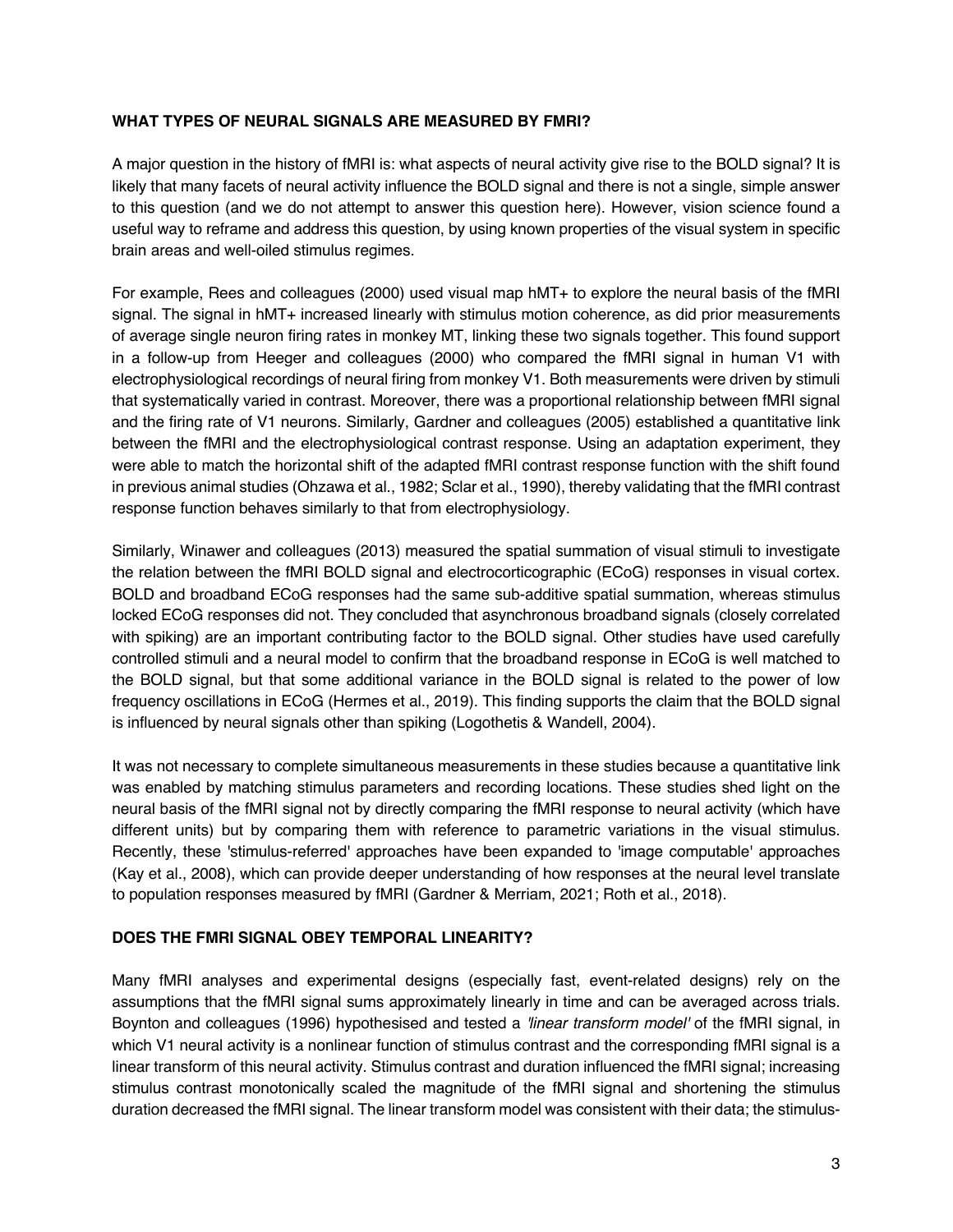evoked fMRI responses could be predicted by convolving the predicted neural time-course with a *shiftinvariant linear temporal filter* (Boynton et al., 2012). Thus, the hemodynamic response function (HRF) is approximately linear in time. One caveat is that the brief stimuli gave a larger than expected response predicted by this linearity, perhaps due to neural adaptation or transient effects. Further, Dale & Buckner (1997) investigated whether selective averaging techniques could be applied to visually evoked fMRI responses. They found that the fMRI signal can be linearly summed across both short and intermixed trials. These two studies, using simple contrast patterns of variable duration, laid the basis for thousands of subsequent event-related fMRI studies; however, the nature of the fMRI signal itself had to be first established.

### **DOES A NEGATIVE BOLD RESPONSE ARISE FROM A REDUCTION IN NEURAL ACTIVITY?**

Shmuel and colleagues (2002) addressed a fundamental question in neuroimaging: does a negative BOLD response imply a reduction in neural activity or is it a purely vascular phenomenon (Wade, 2002)? They answered this by characterising negative BOLD in human V1-V3. Stimulus-contrast and stimulus-duration dependent changes in positive BOLD were mirrored in negative BOLD. To establish that the BOLD signal was negative, they defined a meaningful baseline as the response to a uniform field (mean luminance). They justified this choice based on classic vision science findings from Hubel & Wiesel (1962) that demonstrated that the responses of neurons in early visual cortex are largely insensitive to mean luminance, driven instead by contrast. To probe the coupling between positive and negative BOLD, Schumel and colleagues (2002) interleaved fMRI BOLD scans and scans that measured cerebral blood flow. Clusters of negative BOLD were spatially correlated with reductions in cerebral blood flow, indicating that negative BOLD is due to a decrease in the rate of oxygen consumption, reflecting a decrease in neural activity in response to neural suppression. The locations of positive and negative BOLD on the cortical surface, combined with stimulus selection, enabled the researchers to interpret the results in terms of neural receptive fields (surround suppression). This finding was supported in a follow-up study, where Shmuel and colleagues (2006) showed that negative BOLD is associated with local decreases in neural activity measured from electrophysiology. Again, the value in these studies was a new characterisation of one part of the fMRI signal, rather than a discovery of how visual circuits work.

# **DOES THE FMRI SIGNAL REFLECT THE ACTIVITY OF LARGE VEINS OR SMALL VEINS, AND CAN THESE BE DISTINGUISHED?**

Artefacts in the fMRI signal can have vascular origins. Vascular draining can contaminate fMRI signal from any region of the cortex in which large veins exist, posing a potentially fundamental problem of interpretation of the fMRI signal: *"The realization in 1993 of the large vein contribution was highly disturbing to us. Large veins drain blood from large patches of cortex and their distribution is spatially sparse. Therefore, they cannot provide high spatial fidelity to neuronal activity in functional imaging."* (Menon et al., 1993; Uğurbil, 2018). Understanding this complication for the entire field of fMRI was best addressed by harnessing known properties of neural circuits. Vision science enables specific predictions about expected fMRI responses, including their location, strength, and the timing of their activation. Thus, visual stimulation is well-suited to detect anomalous responses and then link these responses to vascular artefacts (e.g. Lee et al., 1995; Winawer et al., 2010). Recent studies have used visual experiments and computational modelling to clarify the ability (and limit) of fMRI to distinguish neural effects from vascular confounds at high spatial resolution (Kay et al., 2019, 2020). The general findings are that while vessel-related limits are certainly real, fMRI can nonetheless be used to reliably probe neural function at the millimetre scale.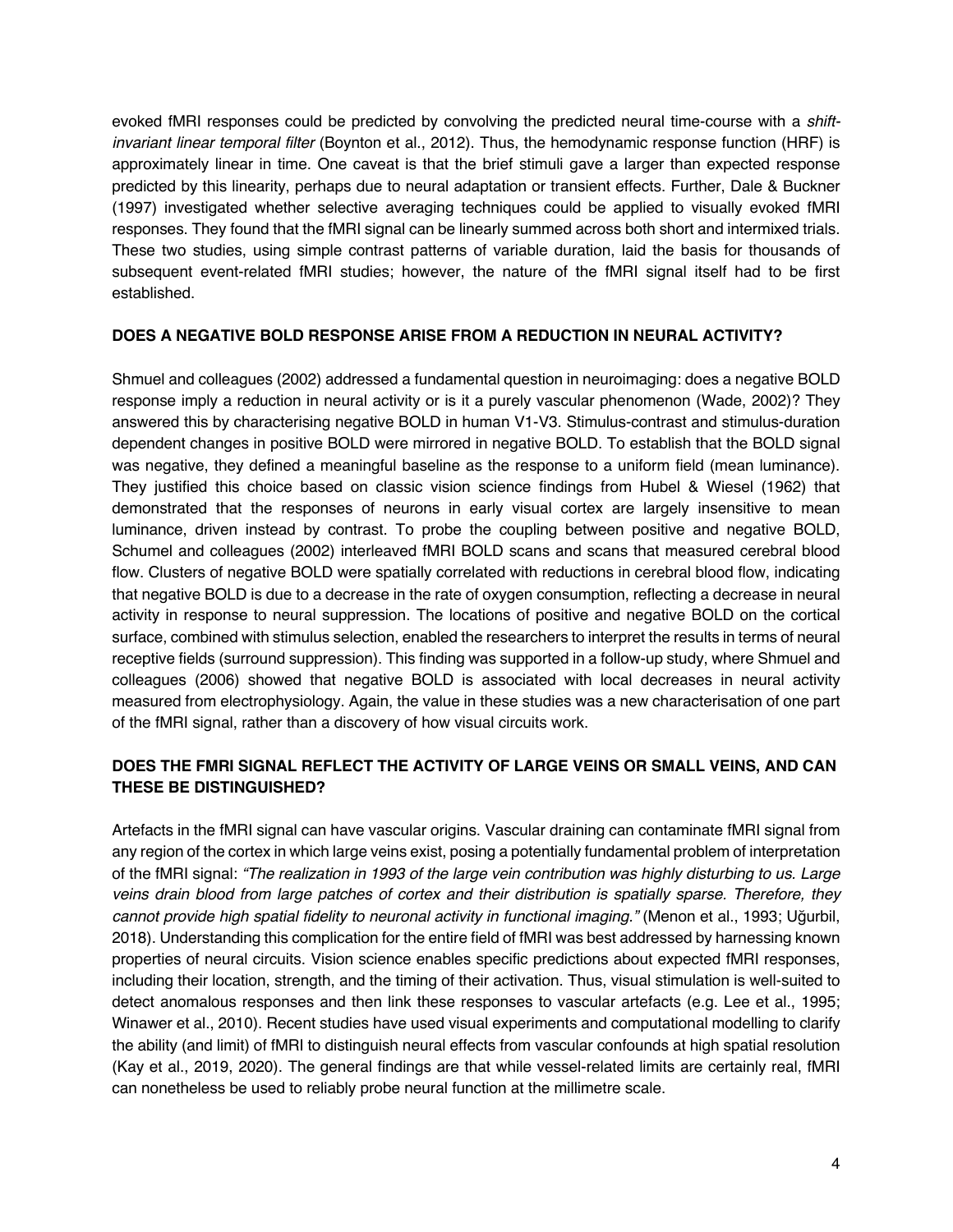## **WHAT IS THE SMALLEST SPATIAL SCALE OF NEURAL ACTIVITY THAT CAN BE RESOLVED BY FMRI?**

The organisation of visual areas into spatial maps enables estimation of the point-spread or line-spread function--the spatial extent of activation on cortex from a small stimulus. In V1, the line spread function (full width at half max) was estimated to be about 3.5 mm (Engel et al., 1997). To determine whether neural activity can be resolved by fMRI at an even finer scale than the line function, the spatial pattern of neural activity must be precisely tailored. Vision science provided the theory on how to do this. The organisation of ocular dominance columns in V1 was established in animal models many years before their initial measurement using fMRI (Horton & Hocking, 1996; Hubel & Wiesel, 1963; Wiesel & Hubel, 1963). It was already known that ocular dominance columns are ~1 mm wide and each column's ocular selectivity varies at a fine scale. Thus, ocular dominance columns were an ideal model for investigating the spatial resolvability of the fMRI signal, which may be limited by vascular blurring. Indeed, fMRI signals driven by visual input to the left or right eye can be reliably resolved by some fMRI sequences (Cheng et al., 2001; Yacoub et al., 2007), confirming the submillimeter resolvability of the fMRI signal. These findings provided guidance to other researchers seeking to find new structures in the human brain at a fine spatial scale.

# **WHAT ARE APPROPRIATE LARGE-SCALE PARCELLATIONS OF CORTEX, AS MEASURED BY FMRI?**

One benefit of fMRI over other methods of probing brain function is its large field of view: one can sample the BOLD signal across the whole brain every second or so. This gives rise to the possibility of using fMRI to understand how (and whether) the brain is organised into discrete areas. One proposal for delineating cerebral cortex into discrete areas is by function, cytoarchitecture, connectivity, and topography (Van Essen & Maunsell, 1983). These criteria have been used to understand the parcellation of visual cortex and validate fMRI-based parcellation methods across the cerebral cortex. For example, Laumann and colleagues (2015) used resting state functional connectivity to parcellate a highly-scanned individual's cortex, whereas Glasser and colleagues (2016) used a semi-automated neuroanatomical approach to parcellate group-level multimodal data from the Human Connectome Project (HCP). However, these criteria for parcellation do not necessarily lead to unique solutions. The computed parcellations were validated via their correspondence with retinotopic maps, especially V1-V3, as their borders are well-defined. Where parcellation schemes differed from known retinotopic maps, the authors could identify limitations in the method and possible artefacts in the fMRI signal.

# **CAN WE LINK FMRI RESPONSES TO NEURAL TUNING PROPERTIES? OR IS IT TOO COARSE-SCALE A MEASURE?**

The population receptive field (pRF) model (Dumoulin & Wandell, 2008) provides a quantitative framework to link the fMRI signal with neural response properties. This framework is the genesis of many computational approaches to fMRI. The pRF model is defined in terms of input parameters that are informed by theory of visual receptive fields. Since its inception and initial application, the pRF model has been used to understand topographic organisation in regards to other stimulus types and cortical regions: somatosensory cortex (Puckett et al., 2020; Schellekens et al., 2021; Wang et al., 2021), auditory cortex (Thomas et al., 2015), numerosity maps in parietal cortex (Harvey et al., 2013; Harvey & Dumoulin, 2017; van Dijk et al., 2021), sensory substitution (Hofstetter et al., 2021), and semantic space (Huth et al., 2012). Having a domain like vision science, in which some of the results are expected from prior knowledge, has provided a solid foundation for the extension of this approach to other domains; for example, the pRF model has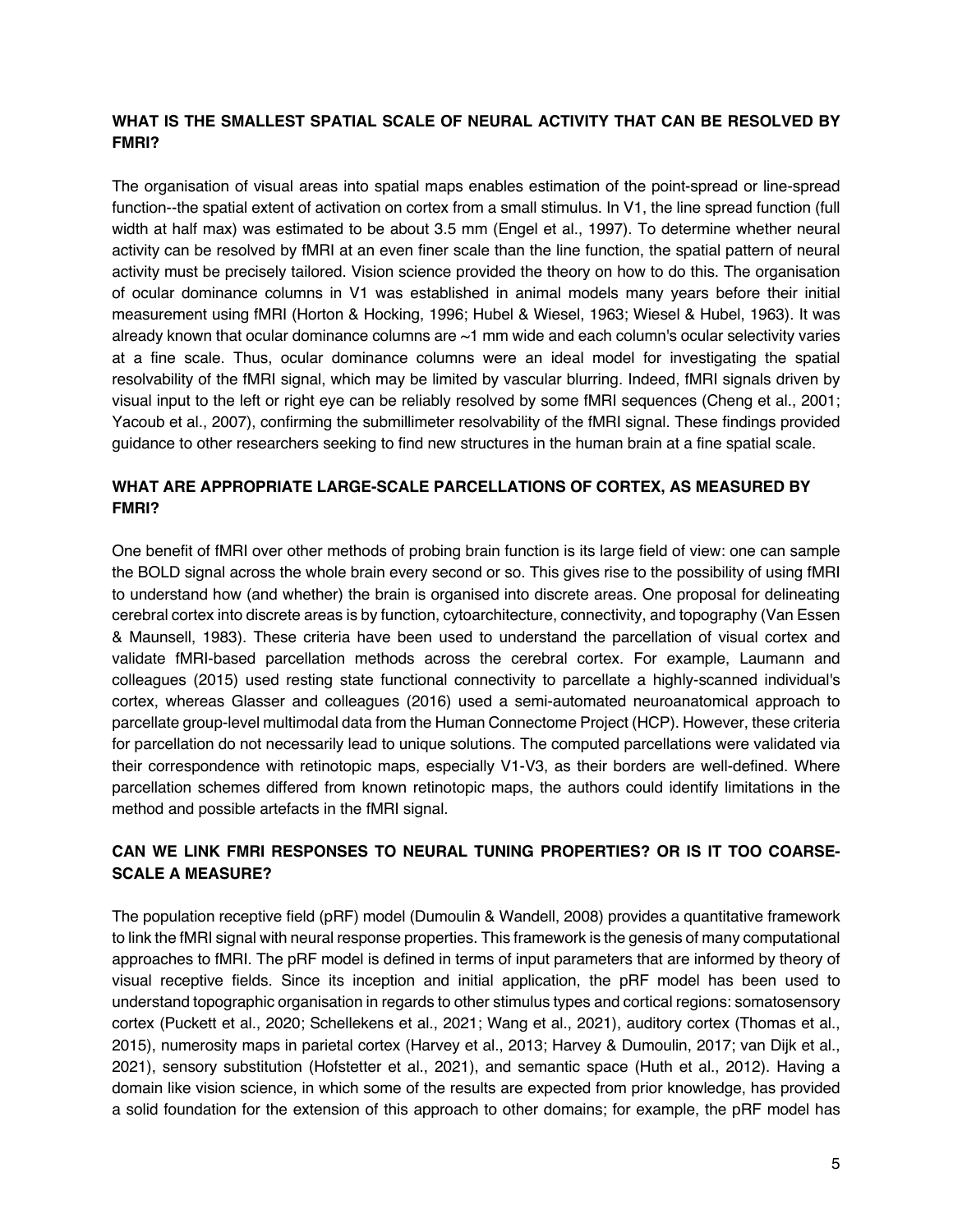been expanded to assess canonical computation of normalisation that is thought to occur throughout the brain (Aqil et al., 2021). This forward modelling approach provides an alternative to the subtraction approach (measuring contrast maps between stimuli, task, or groups) (Van Orden & Paap, 1997), affording greater generalisation and explanatory depth.

## **CAN WE LINK FMRI TO THE INFORMATION CONTENT REPRESENTED IN BRAIN AREAS?**

Popular classification and pattern-analysis fMRI analyses were first developed using vision experiments. Multivariate pattern analysis was developed using fMRI responses to faces, objects, and grating orientation in visual cortex (Haxby et al., 2001; Kamitani & Tong, 2005), and representational similarity analysis was developed using fMRI responses to categorical visual object representations in ventral temporal cortex (Kriegeskorte et al., 2008). Similarly, the fMRI-adaptation studies were first developed by assessing fMRI responses to changes in the properties of object stimuli in lateral occipital complex (LOC), and is now used to study the functional properties of cortical neurons across different neural systems (Grill-Spector & Malach, 2001).

# **ARE COMPUTATIONAL FMRI METHODS REPRODUCABLE?**

Attention has been placed on the reproducibility of psychology (Open Science Collaboration, 2015) and neuroimaging studies (Botvinik-Nezer et al., 2020; Poldrack et al., 2017). Human retinotopic maps are highly reproducible (Benson et al., 2018; Himmelberg et al., 2021; Lage-Castellanos et al., 2020; Lerma-Usabiaga et al., 2020; van Dijk et al., 2016) and large, publicly available datasets of fMRI responses in visual cortex, such as the HCP Retinotopy (Benson et al., 2018) and NSD datasets (Allen et al., 2022), are at the forefront of understanding brain function. This high level of reproducibility is due to the implementation of an explicit computational approach in characterising the fMRI signal.

### **WHY HAS VISION SCIENCE BEEN SO USEFUL FOR FMRI?**

The methods underlying vision science guide us on how to drive the system with large signals that are spatially and temporally precise. For example, established knowledge of visual processing tells us that spatial and temporal contrast are more important stimulus parameters than luminance, and these parameters will drive the largest fMRI signal. One probably would not want to use, for example, emotion, as a tool to test the temporal linearity of the BOLD response, as experimenters cannot precisely control its onset, offset, and intensity (however, one might apply the linearity findings from visual neuroimaging to help model the responses in a study of emotion). Likewise, the organisation of the visual system is welldocumented, allowing for highly accurate localisation. Finally, vision science equips us with tools to parametrically manipulate the strength of the neural signal. We know that contrast is the currency of the visual system, and we understand how varying the contrast of a stimulus will drive both fMRI and neural signals. This allows researchers to define the fMRI response in units of visual stimulus and compare the fMRI response with measurements from other instruments.

The systematic (albeit tedious) nature of vision science has paid off; it has advanced our understanding of fMRI, starting with the BOLD signal and more recently with the development of computational models to characterise the fMRI response. Although we have focused on fMRI, a similar approach can be used to better understand other forms of brain measurement technology, such as functional ultrasound (Macé et al., 2011) or portable modular quantum magnetometer systems (Tierney et al., 2019). Overall, the advancement in our understanding of fMRI afforded through vision science has benefited psychology, by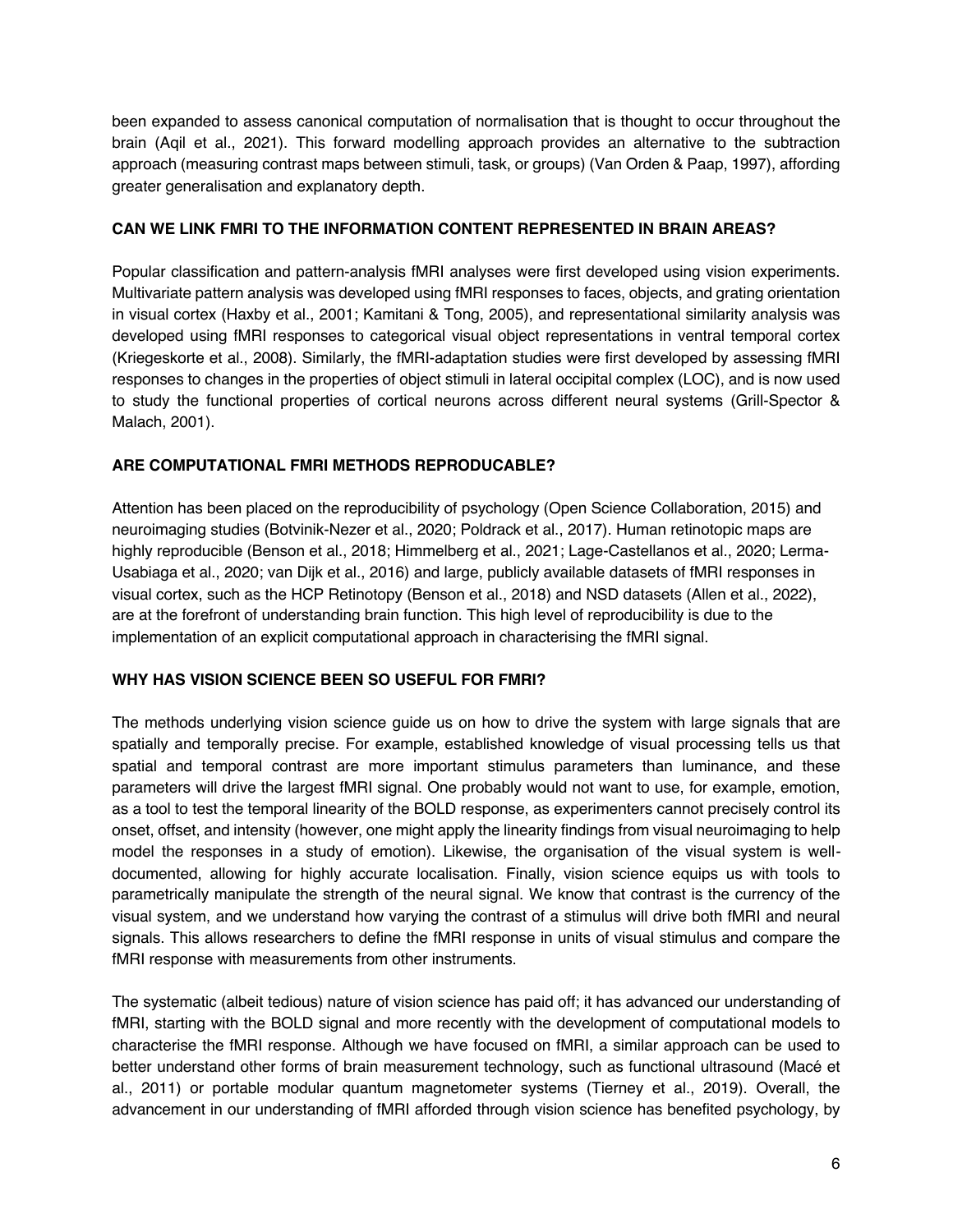allowing psychologists to non-invasively measure the neural basis of a whole array of human behaviours, thereby shaping the way we think about human psychology, and medicine, by allowing medical researchers to detect changes in cortical neural circuit functioning in response to disease or therapy.

## **ACKNOWLEDGEMENTS**

We thank Scott Cairney, Clay Curtis, Kendrick Kay, Mike Landy, Brian Wandell, and Jennifer Yoon for their feedback on the manuscript.

#### **REFERENCES**

- Allen, E. J., St-Yves, G., Wu, Y., Breedlove, J. L., Prince, J. S., Dowdle, L. T., Nau, M., Caron, B., Pestilli, F., Charest, I., Hutchinson, J. B., Naselaris, T., & Kay, K. (2022). A massive 7T fMRI dataset to bridge cognitive neuroscience and artificial intelligence. *Nature Neuroscience*, *25*(1), 116–126. https://doi.org/10.1038/s41593-021-00962-x
- Aqil, M., Knapen, T., & Dumoulin, S. O. (2021). Divisive normalization unifies disparate response signatures throughout the human visual hierarchy. *Proceedings of the National Academy of Sciences of the United States of America*, *118*(46). https://doi.org/10.1073/pnas.2108713118
- Belliveau, J., Kennedy, D., McKinstry, R., Buchbinder, B., Weisskoff, R., Cohen, M., Vevea, J., Brady, T., & Rosen, B. (1991). Functional mapping of the human visual cortex by magnetic resonance imaging. In *Science* (Vol. 254, Issue 5032, pp. 716–719). https://doi.org/10.1126/science.1948051
- Benson, N. C., Jamison, K. W., Arcaro, M. J., Vu, A. T., Glasser, M. F., Coalson, T. S., Van Essen, D. C., Yacoub, E., Ugurbil, K., Winawer, J., & Kay, K. (2018). The Human Connectome Project 7 Tesla retinotopy dataset: Description and population receptive field analysis. *Journal of Vision*, *18*(13), 1– 22. https://doi.org/10.1167/18.13.23
- Botvinik-Nezer, R., Holzmeister, F., Camerer, C. F., Dreber, A., Huber, J., Johannesson, M., Kirchler, M., Iwanir, R., Mumford, J. A., Adcock, R. A., Avesani, P., Baczkowski, B. M., Bajracharya, A., Bakst, L., Ball, S., Barilari, M., Bault, N., Beaton, D., Beitner, J., … Schonberg, T. (2020). Variability in the analysis of a single neuroimaging dataset by many teams. *Nature*, *582*(7810), 84–88. https://doi.org/10.1038/s41586-020-2314-9
- Boynton, G. M., Engel, S. A., Glover, G. H., & Heeger, D. J. (1996). Linear systems analysis of functional magnetic resonance imaging in human V1. *Journal of Neuroscience*, *16*(13), 4207–4221. http://www.ncbi.nlm.nih.gov/entrez/query.fcgi?cmd=Retrieve&db=PubMed&dopt=Citation&list\_uids= 8753882
- Boynton, G. M., Engel, S. A., & Heeger, D. J. (2012). Linear systems analysis of the fMRI signal. *NeuroImage*, *62*(2), 975–984. https://doi.org/10.1016/j.neuroimage.2012.01.082
- Cheng, K., Waggoner, R. A., & Tanaka, K. (2001). Human ocular dominance columns as revealed by high-field functional magnetic resonance imaging. *Neuron*, *32*(2), 359–374. https://doi.org/10.1016/s0896-6273(01)00477-9
- Dale, A. M., & Buckner, R. L. (1997). Selective averaging of rapidly presented individual trials using fMRI. *Human Brain Mapping*, *5*(5), 329–340. https://doi.org/10.1002/(SICI)1097-0193(1997)5:5<329::AID-HBM1>3.0.CO;2-5
- Dumoulin, S. O., & Wandell, B. A. (2008). Population receptive field estimates in human visual cortex. *NeuroImage*, *39*(2), 647–660. https://doi.org/10.1016/j.neuroimage.2007.09.034
- Engel, S. A., Glover, G. H., & Wandell, B. A. (1997). Retinotopic organization in human visual cortex and the spatial precision of functional MRI. *Cerebral Cortex* , *7*(2), 181–192. https://doi.org/10.1093/cercor/7.2.181
- Gardner, J. L., & Merriam, E. P. (2021). Population Models, Not Analyses, of Human Neuroscience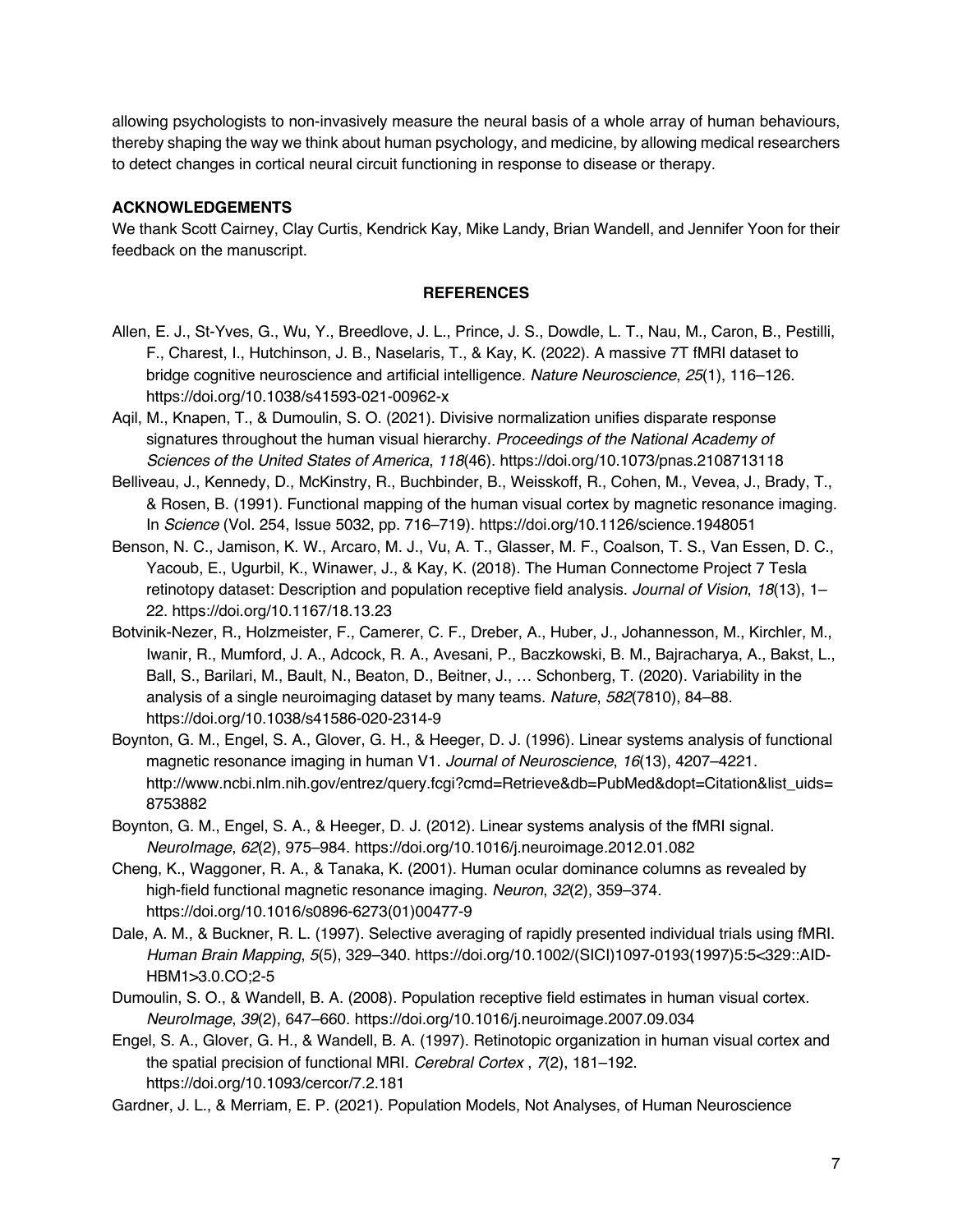Measurements. In *Annual Review of Vision Science* (Vol. 7, Issue 1). https://doi.org/10.1146/annurev-vision-093019-111124

- Gardner, J. L., Sun, P., Waggoner, R. A., Ueno, K., Tanaka, K., & Cheng, K. (2005). Contrast adaptation and representation in human early visual cortex. *Neuron*, *47*(4), 607–620. https://doi.org/10.1016/j.neuron.2005.07.016
- Glasser, M. F., Coalson, T. S., Robinson, E. C., Hacker, C. D., Harwell, J., Yacoub, E., Ugurbil, K., Andersson, J., Beckmann, C. F., Jenkinson, M., Smith, S. M., & Van Essen, D. C. (2016). A multimodal parcellation of human cerebral cortex. *Nature*, *536*(7615), 171–178. https://doi.org/10.1038/nature18933
- Grill-Spector, K., & Malach, R. (2001). fMR-adaptation: a tool for studying the functional properties of human cortical neurons. *Acta Psychologica*, *107*(1-3), 293–321. https://doi.org/10.1016/s0001- 6918(01)00019-1
- Harvey, B. M., & Dumoulin, S. O. (2017). A network of topographic numerosity maps in human association cortex. *Nature Human Behaviour*, *1*(2), 1–9. https://doi.org/10.1038/s41562-016-0036
- Harvey, B. M., Klein, B. P., Petridou, N., & Dumoulin, S. O. (2013). Topographic representation of numerosity in the human parietal cortex. *Science*, *341*(6150), 1123–1126. https://doi.org/10.1126/science.1239052
- Haxby, J. V., Gobbini, M. I., Furey, M. L., Ishai, A., Schouten, J. L., & Pietrini, P. (2001). Distributed and overlapping representations of faces and objects in ventral temporal cortex. *Science*, *293*(5539), 2425–2430. https://doi.org/10.1126/science.1063736
- Heeger, D. J., Huk, A. C., Geisler, W. S., & Albrecht, D. G. (2000). Spikes versus BOLD: what does neuroimaging tell us about neuronal activity? [Review of *Spikes versus BOLD: what does neuroimaging tell us about neuronal activity?*]. *Nature Neuroscience*, *3*(7), 631–633. https://doi.org/10.1038/76572
- Hermes, D., Petridou, N., Kay, K. N., & Winawer, J. (2019). An image-computable model for the stimulus selectivity of gamma oscillations. *eLife*, *8*. https://doi.org/10.7554/eLife.47035
- Himmelberg, M. M., Kurzawski, J. W., Benson, N. C., Pelli, D. G., Carrasco, M., & Winawer, J. (2021). Cross-dataset reproducibility of human retinotopic maps. *NeuroImage*, *244*, 118609. https://doi.org/10.1016/j.neuroimage.2021.118609
- Hofstetter, S., Zuiderbaan, W., Heimler, B., Dumoulin, S. O., & Amedi, A. (2021). Topographic maps and neural tuning for sensory substitution dimensions learned in adulthood in a congenital blind subject. *NeuroImage*, *235*, 118029. https://doi.org/10.1016/j.neuroimage.2021.118029
- Horton, J. C., & Hocking, D. R. (1996). Intrinsic variability of ocular dominance column periodicity in normal macaque monkeys. *The Journal of Neuroscience: The Official Journal of the Society for Neuroscience*, *16*(22), 7228–7239. https://www.ncbi.nlm.nih.gov/pubmed/8929431
- Hubel, D. H., & Wiesel, T. N. (1962). Receptive fields, binocular interaction and functional architecture in the cat's visual cortex. *The Journal of Physiology*, *160*, 106–154. https://doi.org/10.1113/jphysiol.1962.sp006837
- Hubel, D. H., & Wiesel, T. N. (1963). RECEPTIVE FIELDS OF CELLS IN STRIATE CORTEX OF VERY YOUNG, VISUALLY INEXPERIENCED KITTENS. *Journal of Neurophysiology*, *26*, 994–1002. https://doi.org/10.1152/jn.1963.26.6.994
- Huth, A. G., Nishimoto, S., Vu, A. T., & Gallant, J. L. (2012). A continuous semantic space describes the representation of thousands of object and action categories across the human brain. *Neuron*, *76*(6), 1210–1224. https://doi.org/10.1016/j.neuron.2012.10.014
- Kamitani, Y., & Tong, F. (2005). Decoding the visual and subjective contents of the human brain. *Nature Neuroscience*, *8*(5), 679–685. https://doi.org/10.1038/nn1444
- Kay, K., Jamison, K. W., Vizioli, L., Zhang, R., Margalit, E., & Ugurbil, K. (2019). A critical assessment of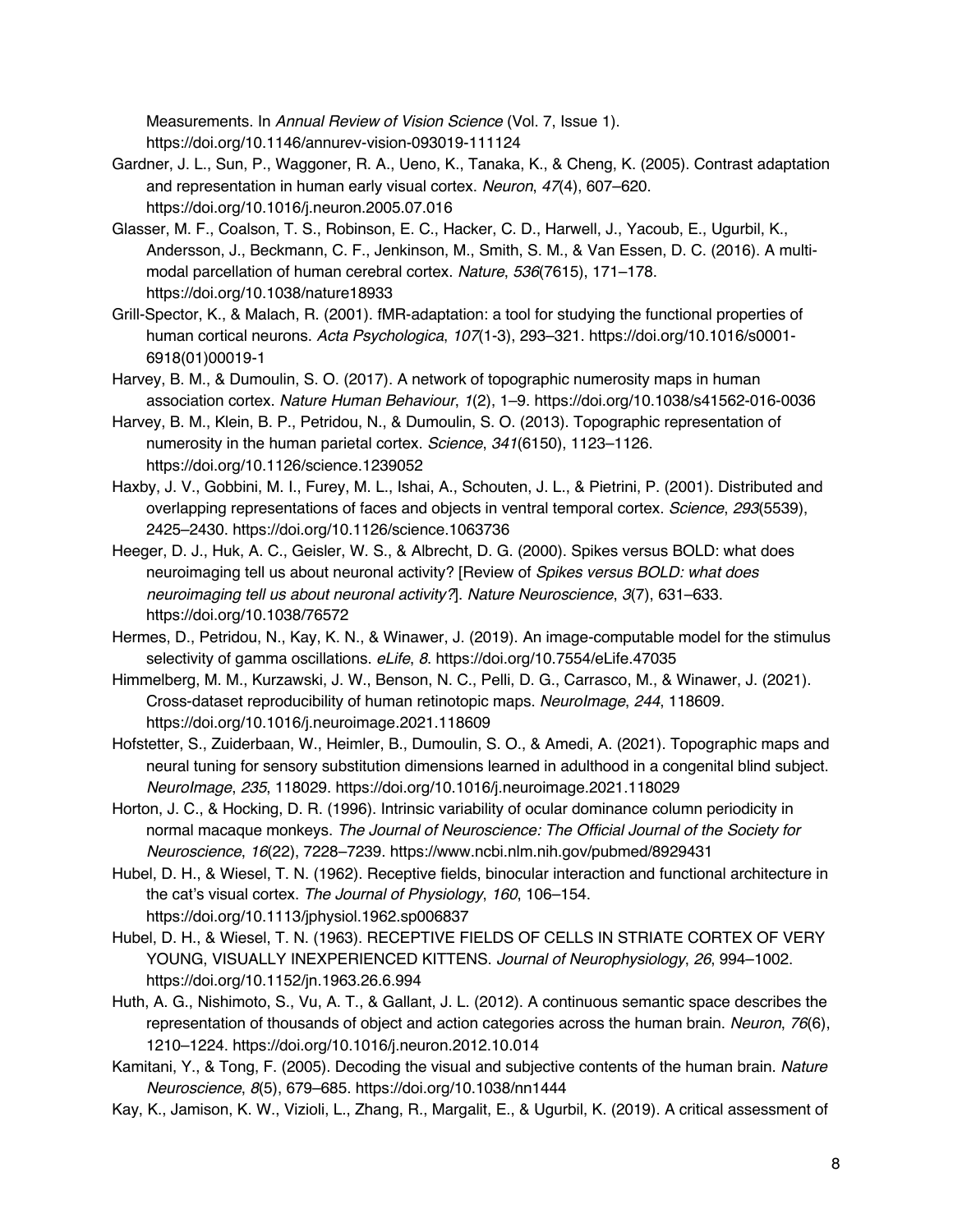data quality and venous effects in sub-millimeter fMRI. In *NeuroImage* (Vol. 189, pp. 847–869). https://doi.org/10.1016/j.neuroimage.2019.02.006

- Kay, K., Jamison, K. W., Zhang, R.-Y., & Uğurbil, K. (2020). A temporal decomposition method for identifying venous effects in task-based fMRI. *Nature Methods*, *17*(10), 1033–1039. https://doi.org/10.1038/s41592-020-0941-6
- Kay, K. N., Naselaris, T., Prenger, R. J., & Gallant, J. L. (2008). Identifying natural images from human brain activity. *Nature*, *452*(7185), 352–355. https://doi.org/10.1038/nature06713
- Kriegeskorte, N., Mur, M., Ruff, D. A., Kiani, R., Bodurka, J., Esteky, H., Tanaka, K., & Bandettini, P. A. (2008). Matching Categorical Object Representations in Inferior Temporal Cortex of Man and Monkey. *Neuron*, *60*(6), 1126–1141. https://doi.org/10.1016/j.neuron.2008.10.043
- Lage-Castellanos, A., Valente, G., Senden, M., & De Martino, F. (2020). Investigating the Reliability of Population Receptive Field Size Estimates Using fMRI. *Frontiers in Neuroscience*, *14*, 825. https://doi.org/10.3389/fnins.2020.00825
- Laumann, T. O., Gordon, E. M., Adeyemo, B., Snyder, A. Z., Joo, S. J., Chen, M.-Y., Gilmore, A. W., McDermott, K. B., Nelson, S. M., Dosenbach, N. U. F., Schlaggar, B. L., Mumford, J. A., Poldrack, R. A., & Petersen, S. E. (2015). Functional System and Areal Organization of a Highly Sampled Individual Human Brain. *Neuron*, *87*(3), 657–670. https://doi.org/10.1016/j.neuron.2015.06.037
- Lee, A. T., Glover, G. H., & Meyer, C. H. (1995). Discrimination of large venous vessels in time-course spiral blood-oxygen-level-dependent magnetic-resonance functional neuroimaging. *Magnetic Resonance in Medicine: Official Journal of the Society of Magnetic Resonance in Medicine / Society of Magnetic Resonance in Medicine*, *33*(6), 745–754. https://doi.org/10.1002/mrm.1910330602
- Lerma-Usabiaga, G., Benson, N., Winawer, J., & Wandell, B. A. (2020). A validation framework for neuroimaging software: The case of population receptive fields. *PLoS Computational Biology*, *16*(6), 1–18. https://doi.org/10.1371/journal.pcbi.1007924
- Logothetis, N. K., & Wandell, B. A. (2004). Interpreting the BOLD Signal. *Annual Review of Physiology*, *66*(1), 735–769. https://doi.org/10.1146/annurev.physiol.66.082602.092845
- Macé, E., Montaldo, G., Cohen, I., Baulac, M., Fink, M., & Tanter, M. (2011). Functional ultrasound imaging of the brain. *Nature Methods*, *8*(8), 662–664. https://doi.org/10.1038/nmeth.1641
- Menon, R. S., Ogawa, S., Tank, D. W., & U??urbil, K. (1993). 4 Tesla gradient recalled echo characteristics of photic stimulation-induced signal changes in the human primary visual cortex. *Magnetic Resonance in Medicine: Official Journal of the Society of Magnetic Resonance in Medicine / Society of Magnetic Resonance in Medicine*, *30*(3), 380–386. https://doi.org/10.1002/mrm.1910300317
- Ogawa, S., Lee, T. M., Kay, A. R., & Tank, D. W. (1990). Brain magnetic resonance imaging with contrast dependent on blood oxygenation. In *Proceedings of the National Academy of Sciences* (Vol. 87, Issue 24, pp. 9868–9872). https://doi.org/10.1073/pnas.87.24.9868
- Ogawa, S., Lee, T. M., Nayak, A. S., & Glynn, P. (1990). Oxygenation-sensitive contrast in magnetic resonance image of rodent brain at high magnetic fields. *Magnetic Resonance in Medicine: Official Journal of the Society of Magnetic Resonance in Medicine / Society of Magnetic Resonance in Medicine*, *14*(1), 68–78. https://doi.org/10.1002/mrm.1910140108
- Ogawa, S., Tank, D. W., Menon, R., Ellermann, J. M., Kim, S. G., Merkle, H., & Ugurbil, K. (1992). Intrinsic signal changes accompanying sensory stimulation: functional brain mapping with magnetic resonance imaging. *Proceedings of the National Academy of Sciences of the United States of America*, *89*(13), 5951–5955. https://doi.org/10.1073/pnas.89.13.5951
- Ohzawa, I., Sclar, G., & Freeman, R. D. (1982). Contrast gain control in the cat visual cortex. *Nature*, *298*(5871), 266–268. https://doi.org/10.1038/298266a0
- Open Science Collaboration. (2015). Estimating the reproducibility of psychological science. *Science*,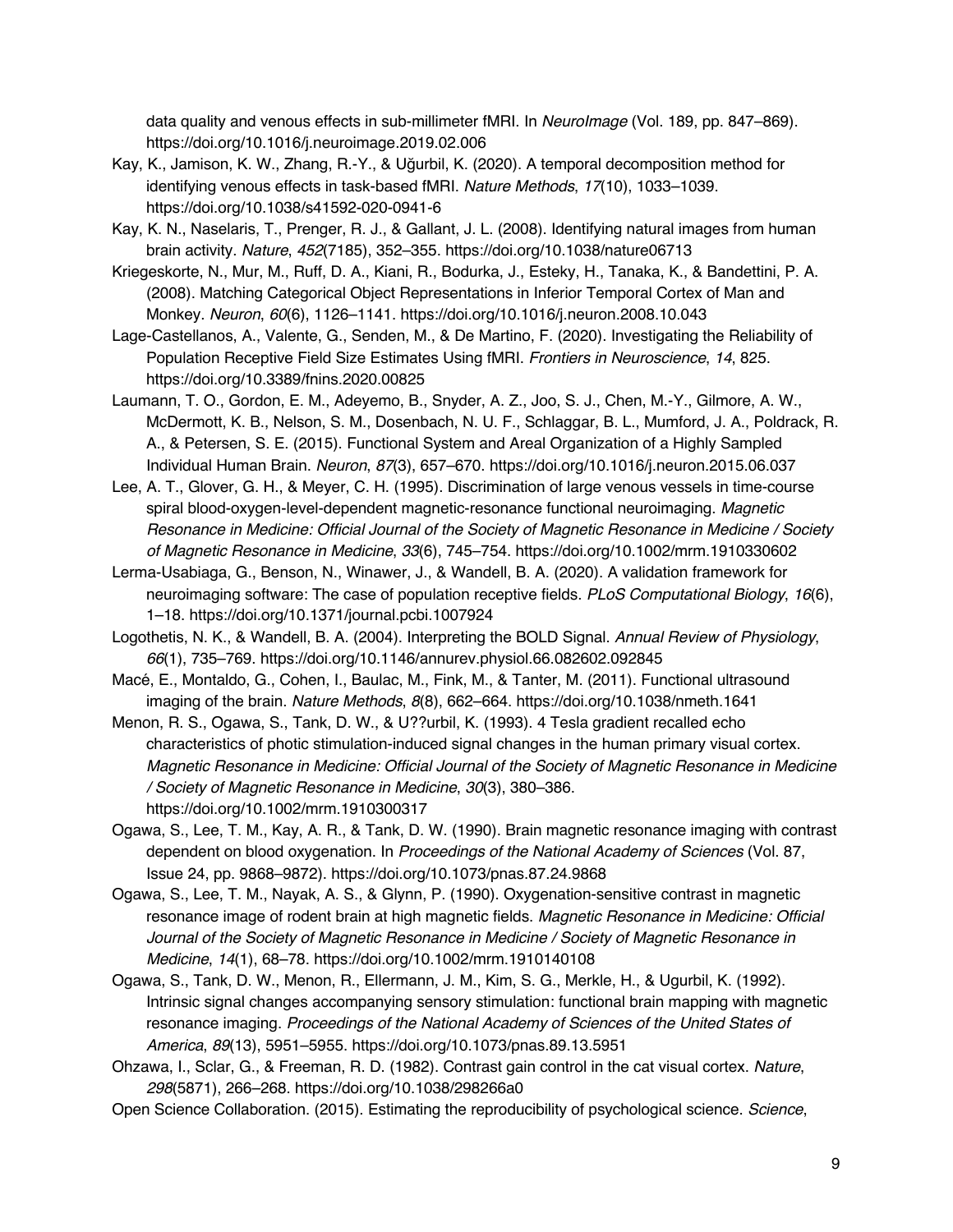*349*(6251). https://doi.org/10.1126/science.aac4716

- Poldrack, R. A., Baker, C. I., Durnez, J., Gorgolewski, K. J., Matthews, P. M., Munafò, M. R., Nichols, T. E., Poline, J.-B., Vul, E., & Yarkoni, T. (2017). Scanning the horizon: towards transparent and reproducible neuroimaging research. *Nature Reviews. Neuroscience*, *18*(2), 115–126. https://doi.org/10.1038/nrn.2016.167
- Puce, A., Tong, F., Aguirre, G. K., Gardner, J., & Mur, M. (2021, May 21). *What has the past 20 years of neuroimaging taught us about human vision and where do we go from here?* Vision Sciences Society, Online.
- Puckett, A. M., Bollmann, S., Junday, K., Barth, M., & Cunnington, R. (2020). Bayesian population receptive field modeling in human somatosensory cortex. *NeuroImage*, *208*, 116465. https://doi.org/10.1016/j.neuroimage.2019.116465
- Rees, G., Friston, K., & Koch, C. (2000). A direct quantitative relationship between the functional properties of human and macaque V5. *Nature Neuroscience*, *3*(7), 716–723. https://doi.org/10.1038/76673
- Roth, Z. N., Heeger, D. J., & Merriam, E. P. (2018). Stimulus vignetting and orientation selectivity in human visual cortex. *eLife*, *7*. https://doi.org/10.7554/eLife.37241
- Schellekens, W., Thio, M., Badde, S., Winawer, J., Ramsey, N., & Petridou, N. (2021). A touch of hierarchy: population receptive fields reveal fingertip integration in Brodmann areas in human primary somatosensory cortex. *Brain Structure & Function*. https://doi.org/10.1007/s00429-021- 02309-5
- Sclar, G., Maunsell, J. H., & Lennie, P. (1990). Coding of image contrast in central visual pathways of the macaque monkey. *Vision Research*, *30*(1), 1–10. https://doi.org/10.1016/0042-6989(90)90123-3
- Shmuel, A., Augath, M., Oeltermann, A., & Logothetis, N. K. (2006). Negative functional MRI response correlates with decreases in neuronal activity in monkey visual area V1. *Nature Neuroscience*, *9*(4), 569–577. https://doi.org/10.1038/nn1675
- Shmuel, A., Yacoub, E., Pfeuffer, J., Van de Moortele, P. F., Adriany, G., Hu, X., & Ugurbil, K. (2002). Sustained negative BOLD, blood flow and oxygen consumption response and its coupling to the positive response in the human brain. *Neuron*, *36*(6), 1195–1210. https://doi.org/10.1016/s0896- 6273(02)01061-9
- Thomas, J. M., Huber, E., Stecker, G. C., Boynton, G. M., Saenz, M., & Fine, I. (2015). Population receptive field estimates of human auditory cortex. *NeuroImage*, *105*, 428–439. https://doi.org/10.1016/j.neuroimage.2014.10.060
- Tierney, T. M., Holmes, N., Mellor, S., López, J. D., Roberts, G., Hill, R. M., Boto, E., Leggett, J., Shah, V., Brookes, M. J., Bowtell, R., & Barnes, G. R. (2019). Optically pumped magnetometers: From quantum origins to multi-channel magnetoencephalography. *NeuroImage*, *199*, 598–608. https://doi.org/10.1016/j.neuroimage.2019.05.063
- Uğurbil, K. (2018). Imaging at ultrahigh magnetic fields: History, challenges, and solutions. *NeuroImage*, *168*, 7–32. https://doi.org/10.1016/j.neuroimage.2017.07.007
- van Dijk, J. A., de Haas, B., Moutsiana, C., & Schwarzkopf, D. S. (2016). Intersession reliability of population receptive field estimates. *NeuroImage*, *143*, 293–303. https://doi.org/10.1016/j.neuroimage.2016.09.013
- van Dijk, J. A., Fracasso, A., Petridou, N., & Dumoulin, S. O. (2021). Laminar processing of numerosity supports a canonical cortical microcircuit in human parietal cortex. *Current Biology: CB*. https://doi.org/10.1016/j.cub.2021.07.082
- Van Essen, D. C., & Maunsell, J. H. R. (1983). Hierarchical organization and functional streams in the visual cortex. In *Trends in Neurosciences* (Vol. 6, pp. 370–375). https://doi.org/10.1016/0166- 2236(83)90167-4